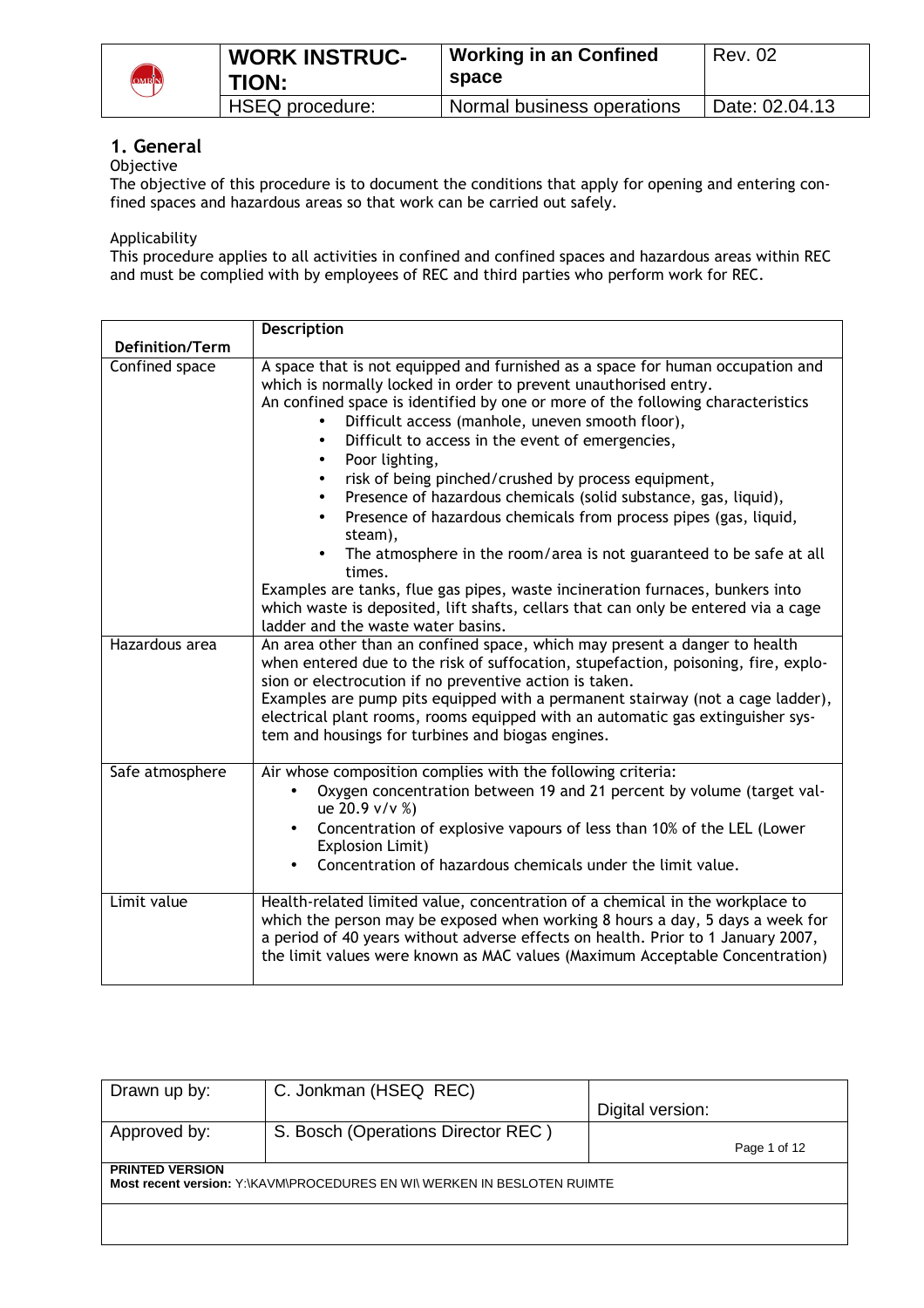

# **2. Risks**

The following risks are present when working in confined spaces and hazardous areas:

- suffocation due to a lack of oxygen caused by chemical reactions, biological reactions and the injection of inert gases.
- stupefaction or poisoning caused by the presence of hazardous liquids, gases and vapours.
- fire and explosion due to the presence of (remnants of) flammable liquids, gases and dust.
- crushing due to the presence of process equipment,
- electrocution due to the presence of inadequately earthed pipes, tanks and cables and the use of non-electrically safe tools.
- contact with hazardous chemicals (liquids, steam, gas) from pipes and due to the presence of chemical residues.
- injury attributable to poor lighting and the presence of process equipment and pipes.
- heat collapse caused by high temperatures.
- being hit by falling tools, materials, blasting agent and lumps detaching from caked boiler surfaces.
- in the event of an incident, the area is difficult to access particularly from the point of view of extracting a victim requiring stabilisation from the area.

#### **Environmental aspects**

The following aspects play a role:

• N/A

## **3. Health hazards**

- Exposure to dust and airborne particles (including micro-organisms),
- Vapours and gases,
- Exposure to heat.
- Hearing damage.

| Drawn up by:           | C. Jonkman (HSEQ REC)                                                    |                  |
|------------------------|--------------------------------------------------------------------------|------------------|
|                        |                                                                          | Digital version: |
| Approved by:           | S. Bosch (Operations Director REC)                                       |                  |
|                        |                                                                          | Page 2 of 12     |
| <b>PRINTED VERSION</b> |                                                                          |                  |
|                        | Most recent version: Y:\KAVM\PROCEDURES EN WI\ WERKEN IN BESLOTEN RUIMTE |                  |
|                        |                                                                          |                  |
|                        |                                                                          |                  |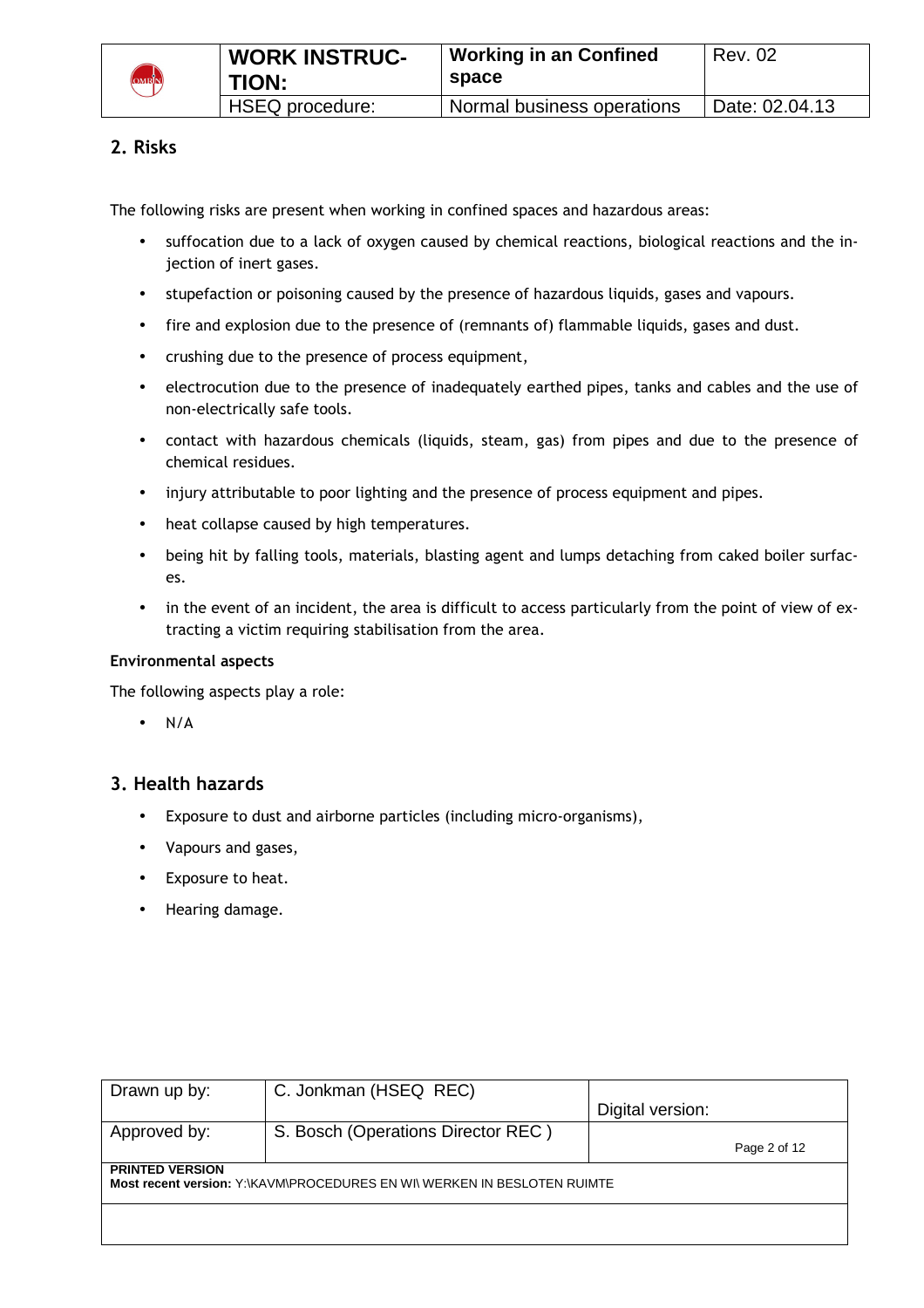

# **4. Working method**

The paragraphs below describe the method for correctly making preparations (4.1), taking safety precautions before entry (4.2), closing a confined space (4.3), and handling emergency situations (4.4).

## **4.1 Preparation**

## *4.1.1 Management measures for the work permit and TRA*

The requesting party and the relevant manager are responsible, within the scope of their positions, for taking action in order to control the risks associated with entering and working in confined spaces and hazardous areas. All the precautionary measures for controlling these risks must be implemented before authorisation is given to enter the area.

Insofar as this procedure does not describe the risks adequately, it may be necessary to draw up a Task Risk Analysis (TRA).

A work permit must be requested and issued in order to enter confined spaces. The requirement for a work permit for entering a hazardous area maybe disregarded if an employee of REC carries out work that is associated with the department's normal activities.

Employees who enter confined spaces and hazardous areas and employees standing on watch at manholes are aware of the dangers, the management measures and what action to take in the event of emergencies. In order to achieve this, they have read and made sure that they understand the TRA and or specific work instructions.

#### *4.1.2 Entering confined spaces under normal circumstances*

An confined space may not be entered before the following conditions have been satisfied:

- The space is not under pressure and the medium's temperature does not exceed 40 0C,
- There is adequate lighting for orientation purposes,
- The space is safe for sparks and open flames,
- The oxygen percentage lies between 19 and 21 % by volume,
- The concentration of explosive gases/vapours is less than 10% of LEL,
- The concentrations of gases and vapours lie under the limit values,
- Personal exposure to heat is controlled,
- The level of ventilation for extracting harmful gases and vapours is sufficient to maintain the concentrations under the limit value,
- The process pipes and process equipment have been made safe,
- Drawn up by: C. Jonkman (HSEQ REC) Digital version: Approved by: S. Bosch (Operations Director REC) Page 3 of 12 **PRINTED VERSION Most recent version:** Y:\KAVM\PROCEDURES EN WI\ WERKEN IN BESLOTEN RUIMTE • Only safe electrical voltages are used when working (see paragraph 4.3.1.),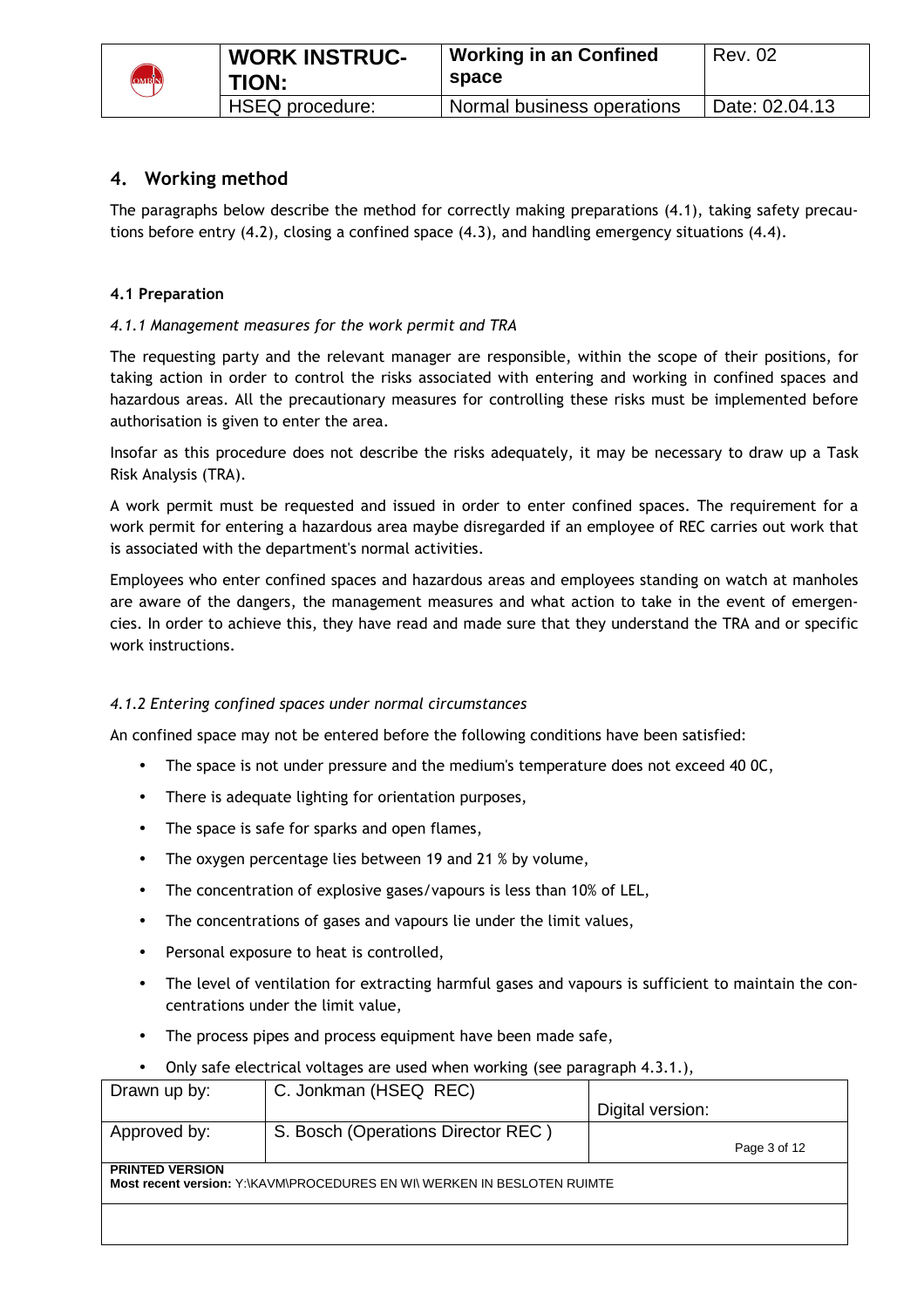

- A person is standing watch at the manhole (see paragraph 4.2.6),
- In the event of an emergency, adequate rescue measures can be implemented,
- The relevant manager has given permission for this.

#### *4.1.3 Entering confined spaces under abnormal circumstances*

On incidental occasions, it may not be possible to enter an confined space under normal circumstances. In this situation, a TRA must be drawn up and permission for the work must be obtained from the relevant manager and safety expert. For example, working under conditions of zero oxygen or low oxygen availability such as in tanks filled with nitrogen and diving activities in cooling water pipes.

#### *4.1.4 Entering hazardous areas*

If a work permit is required for work in hazardous areas, the conditions that apply to entry are specified on this work permit.

If no work permit is required for the work, the area may be entered subject to the condition that the person entering the area observes instructions on signs and pictograms.

Example 1: An area where an automatic gas extinguisher system is installed may not be entered if the acoustic and visual alarms are in operation.

Example 2: an EX-zoned area may not be entered before all electrical equipment, including mobile telephones, has been EX-classified, or no electrical equipment may be taken into the area and the explosion alarm (LEL meter) may not have activated.

Electrical plant rooms may only be entered by persons who have been given written permission to do so by the relevant plant manager.

| Drawn up by:           | C. Jonkman (HSEQ REC)                                                    |                  |              |
|------------------------|--------------------------------------------------------------------------|------------------|--------------|
|                        |                                                                          | Digital version: |              |
| Approved by:           | S. Bosch (Operations Director REC)                                       |                  |              |
|                        |                                                                          |                  | Page 4 of 12 |
| <b>PRINTED VERSION</b> |                                                                          |                  |              |
|                        | Most recent version: Y:\KAVM\PROCEDURES EN WI\ WERKEN IN BESLOTEN RUIMTE |                  |              |
|                        |                                                                          |                  |              |
|                        |                                                                          |                  |              |
|                        |                                                                          |                  |              |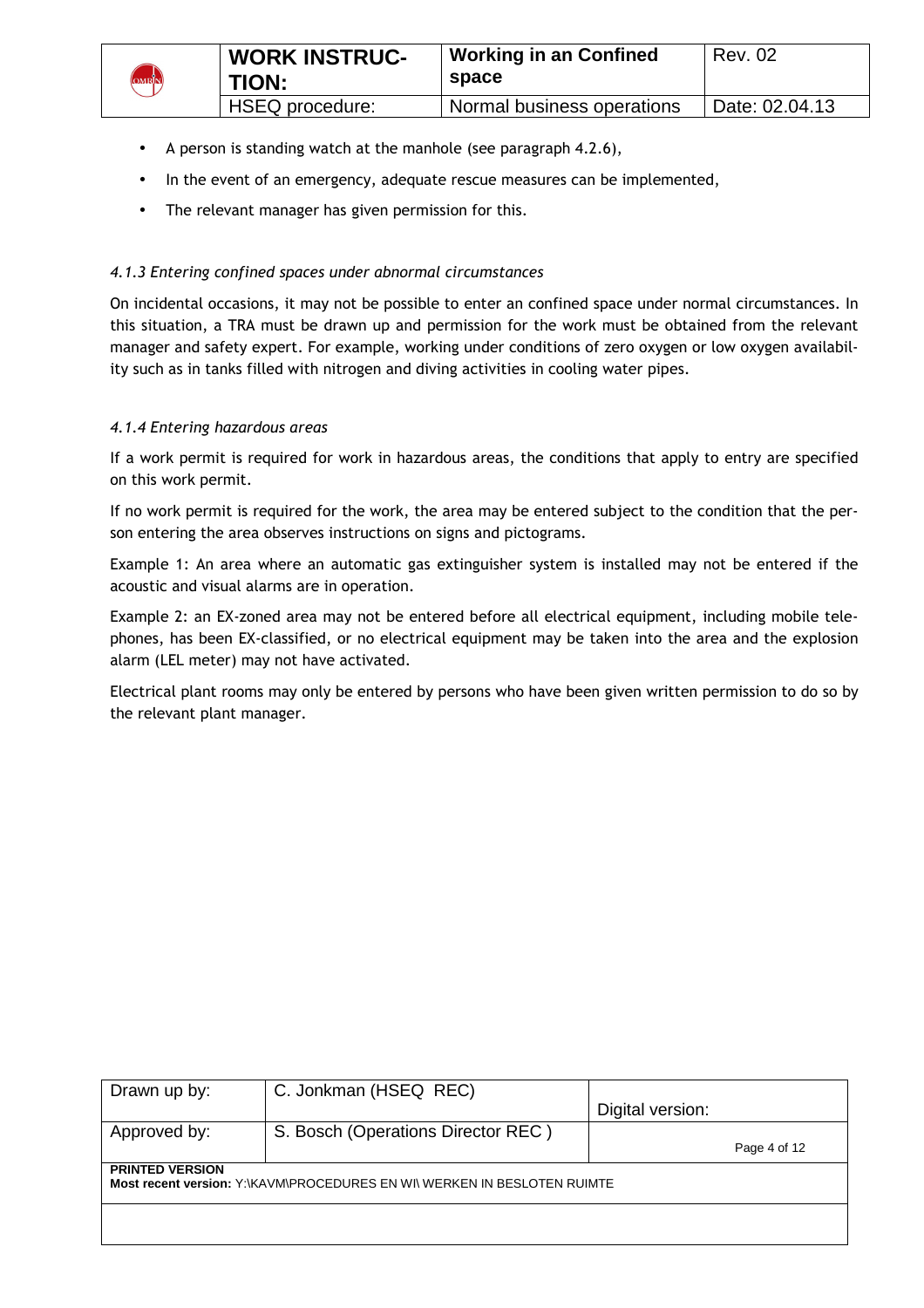

# **4.2 Safety precautions before entry**

## *4.2.1 Electrical or mechanical immobilisation of moving parts*

If electrically driven moving parts are present in an confined space (agitators, fans, beaters, butterfly valves, etc.), there is a risk that they may be switched on unexpectedly leading to people getting caught in machinery.

Consequently moving parts must be mechanically immobilised in order to eliminate the possibility of unexpected activation. When work takes place on electrical parts, the drive must be immobilised and made safe electrically. For details of how to electrically or mechanically immobilise moving parts, please refer to the work instruction entitled "Procedure for working safely on plant and equipment".

## *4.2.2 Blanking off pipes containing chemicals*

Before entering an confined space, all pipes in that space must be made safe at a point as close as possible to the space in question by:

1. Blanking off the pipe using a prominently visible blind or spade flange or

2. Disconnecting the pipe from the confined space.

3. If the pipework cannot be disconnected or fitted with a flange, the pipe must be designed as a "double block and bleed" system. The bleed must be discharged to a safe discharge location.

4. If options 1, 2 and 3 are not possible, the plant manager discusses and agrees the required safety precautions with the HSEQ adviser.

#### *4.2.3 Explosion hazard areas (EX zones)*

The following precautions apply for work in areas where an explosive atmosphere may be present.

The product has been completely removed from the confined space before that space may be entered. This applies particularly to the activated carbon plant and underground tanks containing ((highly) volatile) flammable and combustible liquids.

The LEL is measured continuously if there is a risk that explosive liquids and gases are present.

#### *4.2.4 Ventilation*

In order to create as much natural ventilation as possible, a sufficient number of manholes in the confined space must be open. Air conditions in the confined space can change rapidly, for example, when welding work is carried out and/or work using solvents. Harmful gases or vapours can also be released by product residue or layers of rust.

The most recent and therefore controlled version of this document is available on Intranet.

| Drawn up by:           | C. Jonkman (HSEQ REC)                                                    |                  |  |  |
|------------------------|--------------------------------------------------------------------------|------------------|--|--|
|                        |                                                                          | Digital version: |  |  |
| Approved by:           | S. Bosch (Operations Director REC)                                       |                  |  |  |
|                        |                                                                          | Page 5 of 12     |  |  |
| <b>PRINTED VERSION</b> |                                                                          |                  |  |  |
|                        | Most recent version: Y:\KAVM\PROCEDURES EN WI\ WERKEN IN BESLOTEN RUIMTE |                  |  |  |
|                        |                                                                          |                  |  |  |
|                        |                                                                          |                  |  |  |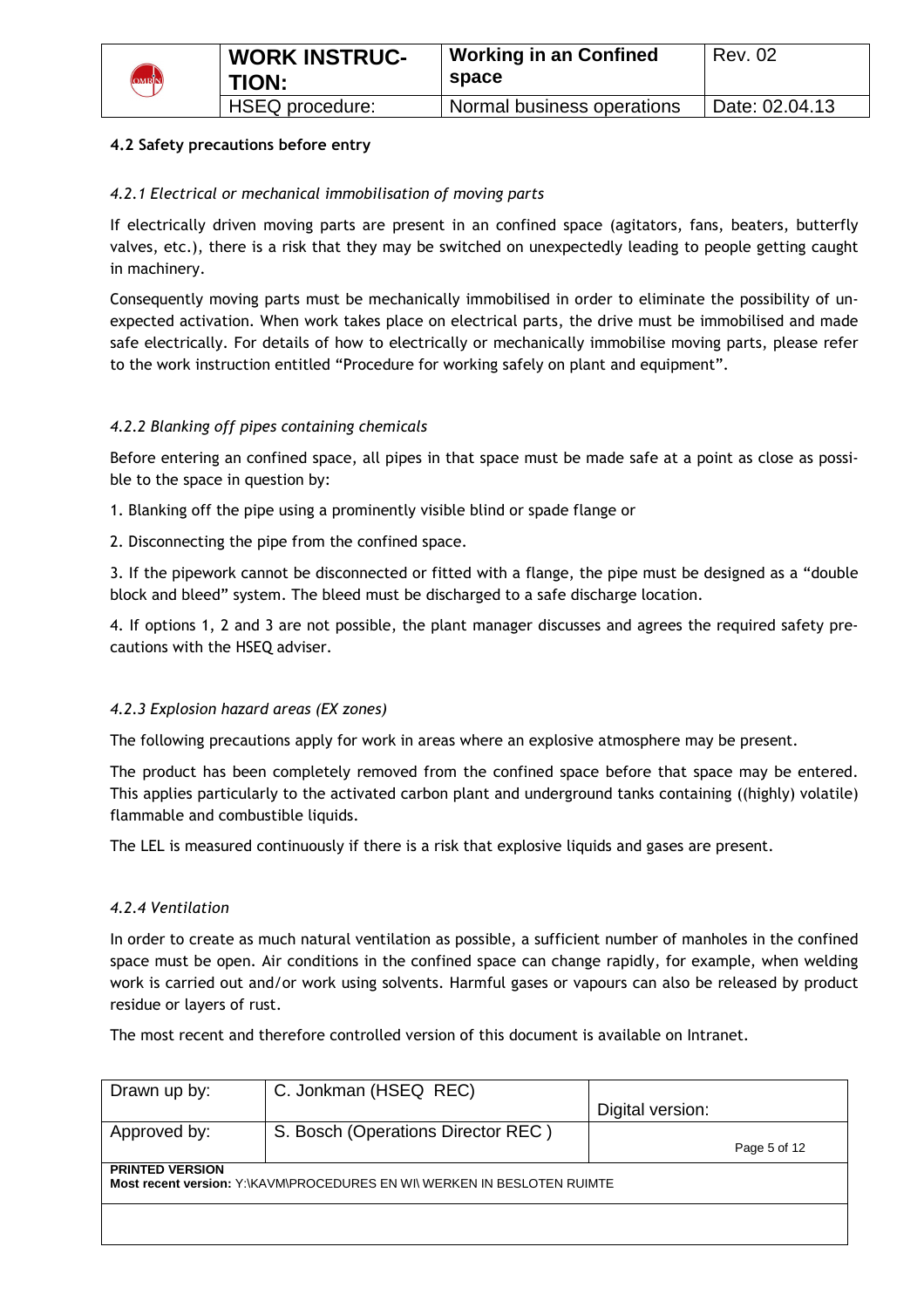|       | <b>WORK INSTRUC-</b> | <b>Working in an Confined</b> | <b>Rev. 02</b> |
|-------|----------------------|-------------------------------|----------------|
| OMRIN | TION:                | space                         |                |
|       | HSEQ procedure:      | Normal business operations    | Date: 02.04.13 |

Hazardous gases or vapours can be removed by purging with air. Purging with air is achieved by extracting gases or vapours or by blowing clean air into the confined space. When doing so, give due consideration to the density of the gases and vapours as this affects the position of the ventilation or extraction source. When carrying out electrical welding work or using cutting torches, local extraction must be used because of the nitrous vapours that are released (e.g. nitrogen oxide and nitrogen dioxide).

# *4.2.5 Opening confined spaces*

When an confined space is opened, a green "Confined space, do not enter" label is attached to each opening.

Openings that are not to be used for entry purposes must be blocked in some way so that entry is not possible. For example, scaffolding tube in front of or in the entrance, or if there is a danger of falling, red/white ribbon.

# *4.2.6 Measuring gas concentrations*

Gas measurements must be performed in order to determine the concentrations of oxygen, toxic, flammable and/or explosive gases/vapours. The following rules apply:

- Gas and oxygen measurements must be carried out by a person who is qualified to do so and who is in possession of a valid gas measurement certificate.
- The frequency with which gas measurements must be performed and/or monitored depends on the circumstances in the confined space. The frequency specified below must be used unless indicated otherwise in a TRA or work instruction.
- In cases where a change in the percentage of oxygen, toxic gases/vapours and/or flammable explosive gases/vapours can arise, it is imperative that measurement is performed continuously.
- The gas measurements that are performed must be representative of the complete area.
- The results of the gas measurements are noted by the person qualified to carry out gas measurement on the work permit or the label at the entrance to the confined space.
- The concentration of oxygen and the LEL are measured no more than two hours before commencement of the work in the confined spaces. Other gases are also measured depending on the type of confined space.

#### **Repeat measurements and exemption**

If the work continues for longer than the duration of 1 shift (approximately 8 hours), a repeat measurement is performed every eight hours. Repeat measurements are also performed in the event of changed circumstances (for example, a different type of work activity, or the confined space has been closed in the intervening period). If, based on a TRA, gas measurement plan or risk assessment, it is found that a

| Drawn up by:                                                                                       | C. Jonkman (HSEQ REC)              |                  |              |
|----------------------------------------------------------------------------------------------------|------------------------------------|------------------|--------------|
|                                                                                                    |                                    | Digital version: |              |
| Approved by:                                                                                       | S. Bosch (Operations Director REC) |                  |              |
|                                                                                                    |                                    |                  | Page 6 of 12 |
| <b>PRINTED VERSION</b><br>Most recent version: Y:\KAVM\PROCEDURES EN WI\ WERKEN IN BESLOTEN RUIMTE |                                    |                  |              |
|                                                                                                    |                                    |                  |              |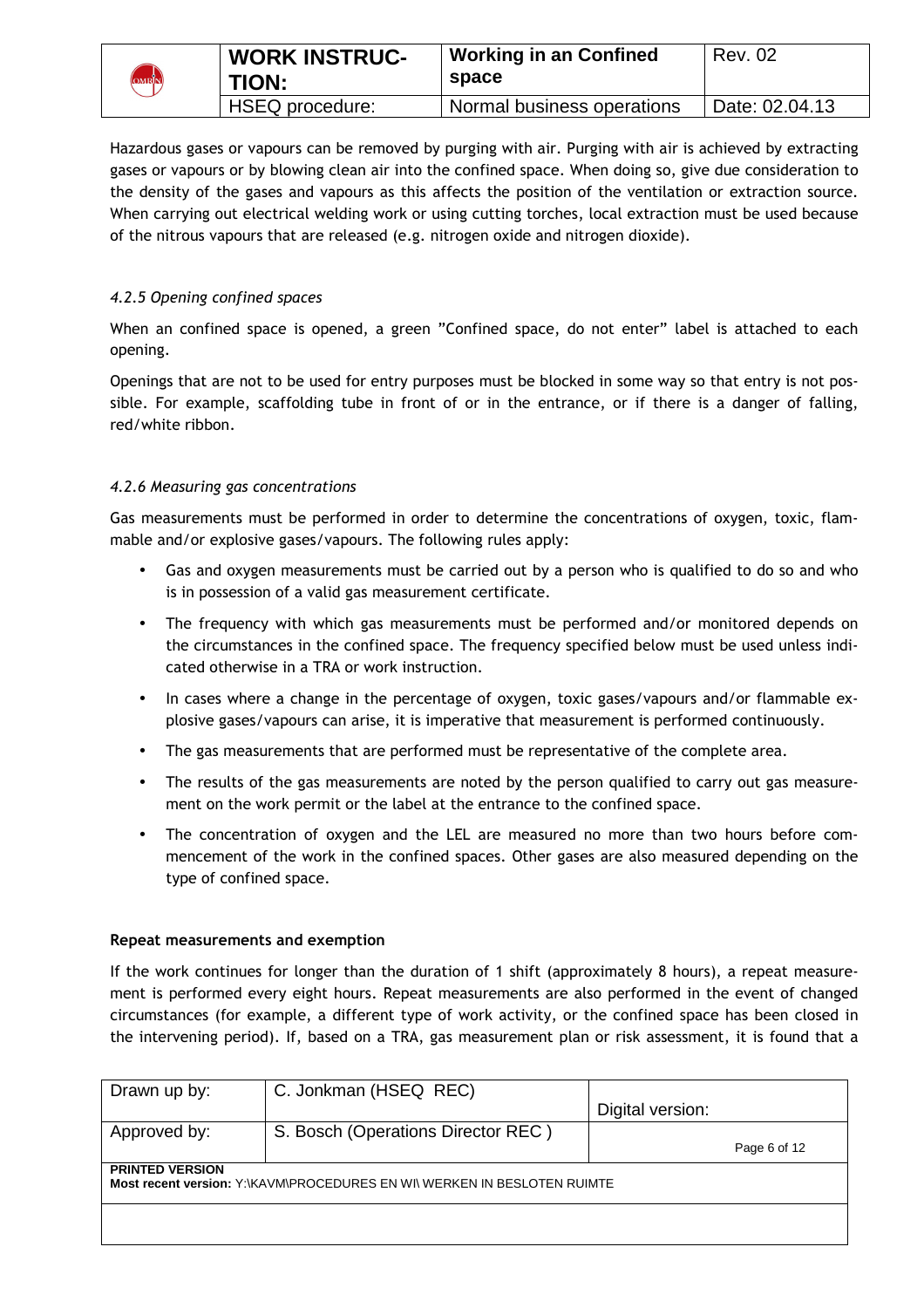

| <b>WORK INSTRUC-</b><br>TION: | <b>Working in an Confined</b><br>space | Rev. 02        |
|-------------------------------|----------------------------------------|----------------|
| HSEQ procedure:               | Normal business operations             | Date: 02.04.13 |

safe atmosphere is continuously present, the requirement for gas measurement can be disregarded when two consecutive gas measurements are positive after an intervening period of at least eight hours.

#### **Continuous gas measurement**

Continuous gas measurement is performed when changes can arise in the percentage of oxygen, toxic gases or vapours and flammable or explosive gases or vapours. This is the case when welding work or work involving open flame is performed, when volatile solvents are used or due to the release of gases or vapours from product residue (porous walls), layers of rust and during blasting work. An increase in temperature in the work area is also considered to be a change. Continuous measurement can be implemented by giving the person entering the space a personal gas meter or by continuously having a functioning gas meter present in the work area.

The most recent and therefore controlled version of this document is available on Intranet.

#### **Gas measurement in ATEX zones**

Continuous LEL gas measurement is performed when high-temperature work is carried out in ATEX zone areas 0 and 1 (areas with liquids and gases).

#### **Measuring heat load**

If the temperature in an area is continuously above 25 ˚C, an estimation of the load must be made in accordance with the work instruction entitled "Working in warm conditions". A WBGT measurement must be performed depending on whether the work to be carried out is light or heavy in nature.

| Drawn up by:           | C. Jonkman (HSEQ REC)                                                    |                  |
|------------------------|--------------------------------------------------------------------------|------------------|
|                        |                                                                          | Digital version: |
| Approved by:           | S. Bosch (Operations Director REC)                                       |                  |
|                        |                                                                          | Page 7 of 12     |
| <b>PRINTED VERSION</b> |                                                                          |                  |
|                        | Most recent version: Y:\KAVM\PROCEDURES EN WI\ WERKEN IN BESLOTEN RUIMTE |                  |
|                        |                                                                          |                  |
|                        |                                                                          |                  |
|                        |                                                                          |                  |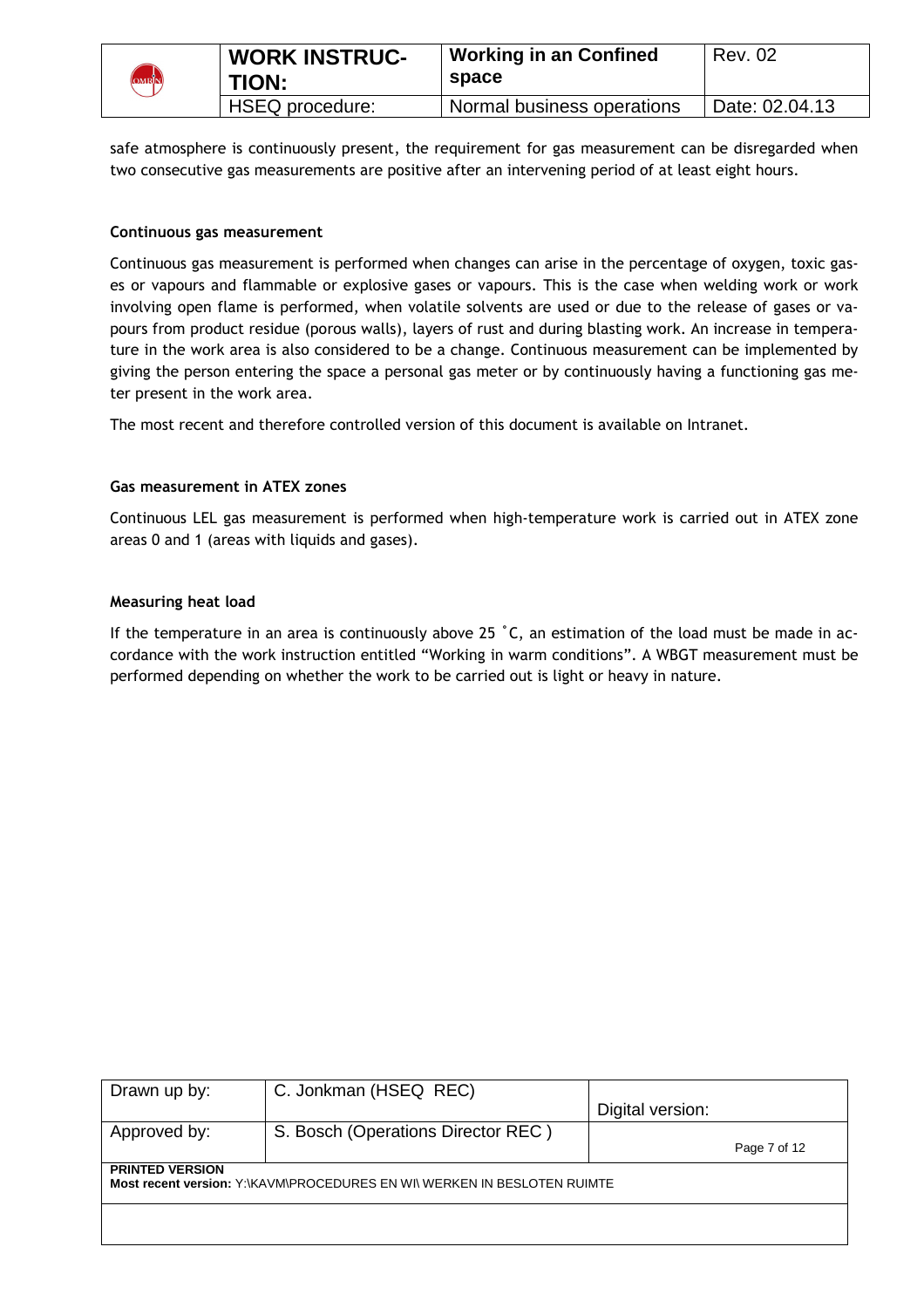

#### Hazardous areas

If there is insufficient information about the atmosphere in hazardous areas, the same gas measurement rules as those for confined spaces apply. For example, welding with argon in an area close to the floor, which may cause oxygen depletion and therefore lead to suffocation.

## 4.2.7 Manhole guard

During the period that one or more people are present in an confined space, one other person must stand on watch at the entrance to that space. This person is referred to as the manhole guard.

- A manhole guard may not enter the space at any time.
- The manhole guard must always be present in the vicinity of the manholes during the period when people are present in the confined space.
- The manhole guard has demonstrably been informed of the risks associated with the confined space and is familiar with the tasks that should be performed by a manhole guard.
- It is not necessary to appoint a manhole guard in cases where, based on a TRA that has been approved by the HSEQ department, no specific increased risks apply, there are no people in the confined space and there is no need to monitor the surrounding area outside the confined space and any support equipment.
- Exception for staff employed by REC: a colleague may assume the role of the manhole guard under the following conditions (e.g. when inspecting a boiler during refurbishment work):
- The type of work permit is a logbook permit,
- During the period of entry into the confined space, a colleague outside the confined space must supervise the person inside the space.
- The colleague may not enter the space at any time.
- The colleague and the person entering the space are aware of the risks associated with confined spaces,
- The work will last no longer than 15 minutes,
- Authorisation has been given to enter the confined space,
- No other conflicting work activities take place in the confined space,
- The confined space is easily accessible.
- Standing watch over multiple manholes
- A manhole guard may stand watch over multiple manholes under the following conditions:
- The manholes are an integral part of the space in which the work is taking place,
- There are no obstacles in the direct access paths to the manholes,

| C. Jonkman (HSEQ REC)              |                  |                                                                          |
|------------------------------------|------------------|--------------------------------------------------------------------------|
|                                    | Digital version: |                                                                          |
| S. Bosch (Operations Director REC) |                  |                                                                          |
|                                    |                  | Page 8 of 12                                                             |
|                                    |                  |                                                                          |
|                                    |                  |                                                                          |
|                                    |                  |                                                                          |
|                                    |                  |                                                                          |
|                                    |                  | Most recent version: Y:\KAVM\PROCEDURES EN WI\ WERKEN IN BESLOTEN RUIMTE |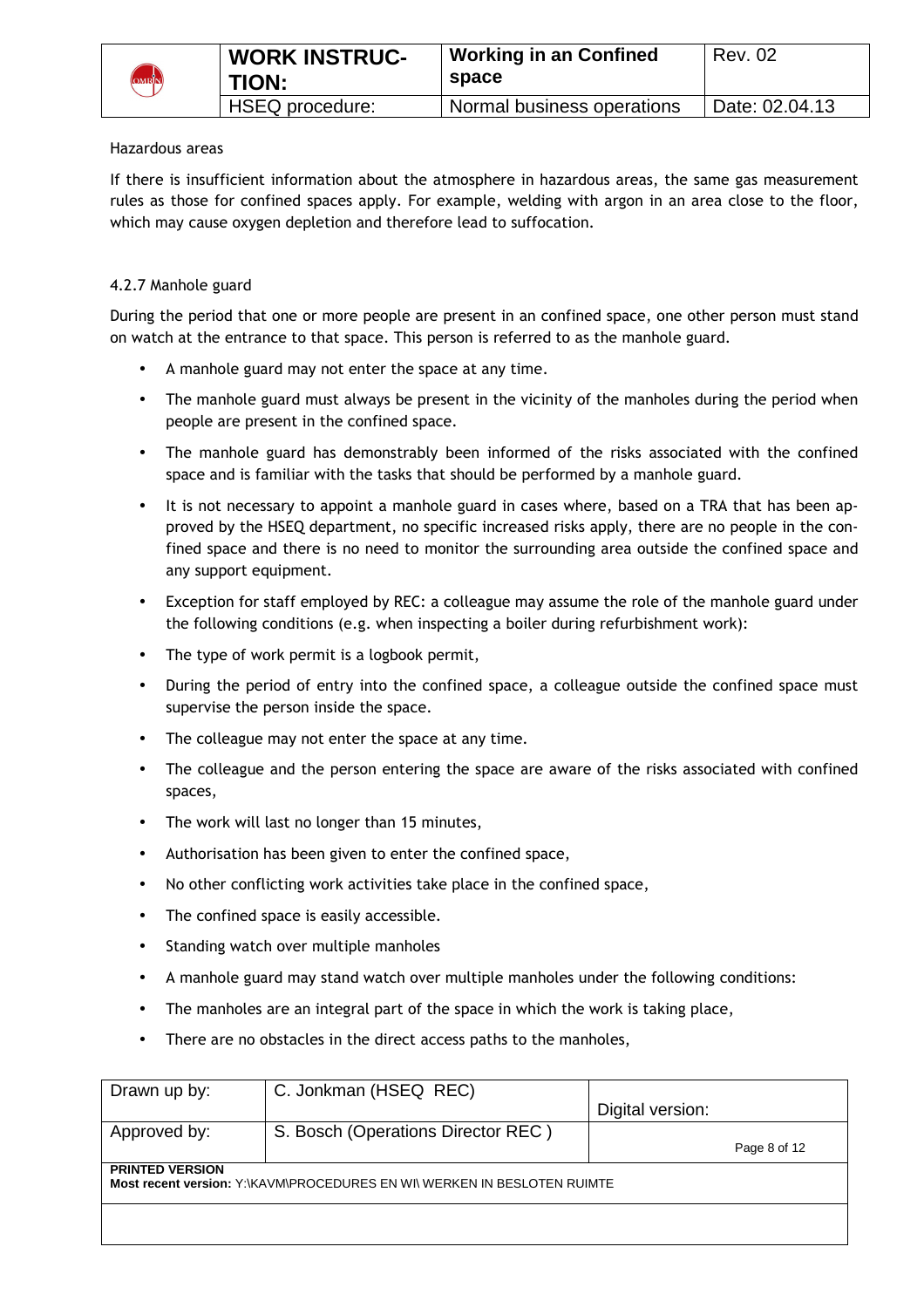

- The manholes are opened at the same level,
- The manholes are opened at multiple levels, the employees are in the manhole guard's direct line of sight and the manhole guard can warn them via hand/arm signals, a pull cord or communication equipment that has been tested and found to be operating normally.

## **Tasks of the manhole guard**

A manhole guard has the following tasks:

- Gives or refuses permission to enter the confined space
- Maintains contact with people who are present in the confined space
- Notes the people who are present in the space on a registration list
- Monitors the conditions outside the confined space
- Monitors any support equipment in use (breathing air supply from outside the space)
- Ensures that manholes and escape routes are unencumbered by obstacles at all times
- In the event of danger, the manhole guard warns the people in the space from his position outside and instructs them to evacuate the space
- Stops the work in the event of a fire or gas alarm and instructs those present to leave space
- Warns the company emergency response (BHV) manager via telephone number 90 or 0517-432390 when people working inside the space require emergency aid

#### **Instruction given to the manhole guard**

The manhole guard has demonstrably received instruction in the tasks that are expected of this position.

#### **Registration**

A registration list must be used and updated if at least one of the following conditions applies:

- More than 4 people are present in the confined space at one time
- The manhole guard cannot see the people present in the space through the manhole
- People from more than 1 company have entered and are present in the confined space at the same time

#### *4.2.8 Communication*

Agreements must be made about how and using what equipment communication takes place between the manhole guard and the people present in the confined space. The following communication methods can be used:

• Contact through normal speech.

| Drawn up by:                                                                                       | C. Jonkman (HSEQ REC)              |                  |              |
|----------------------------------------------------------------------------------------------------|------------------------------------|------------------|--------------|
|                                                                                                    |                                    | Digital version: |              |
| Approved by:                                                                                       | S. Bosch (Operations Director REC) |                  |              |
|                                                                                                    |                                    |                  | Page 9 of 12 |
| <b>PRINTED VERSION</b><br>Most recent version: Y:\KAVM\PROCEDURES EN WI\ WERKEN IN BESLOTEN RUIMTE |                                    |                  |              |
|                                                                                                    |                                    |                  |              |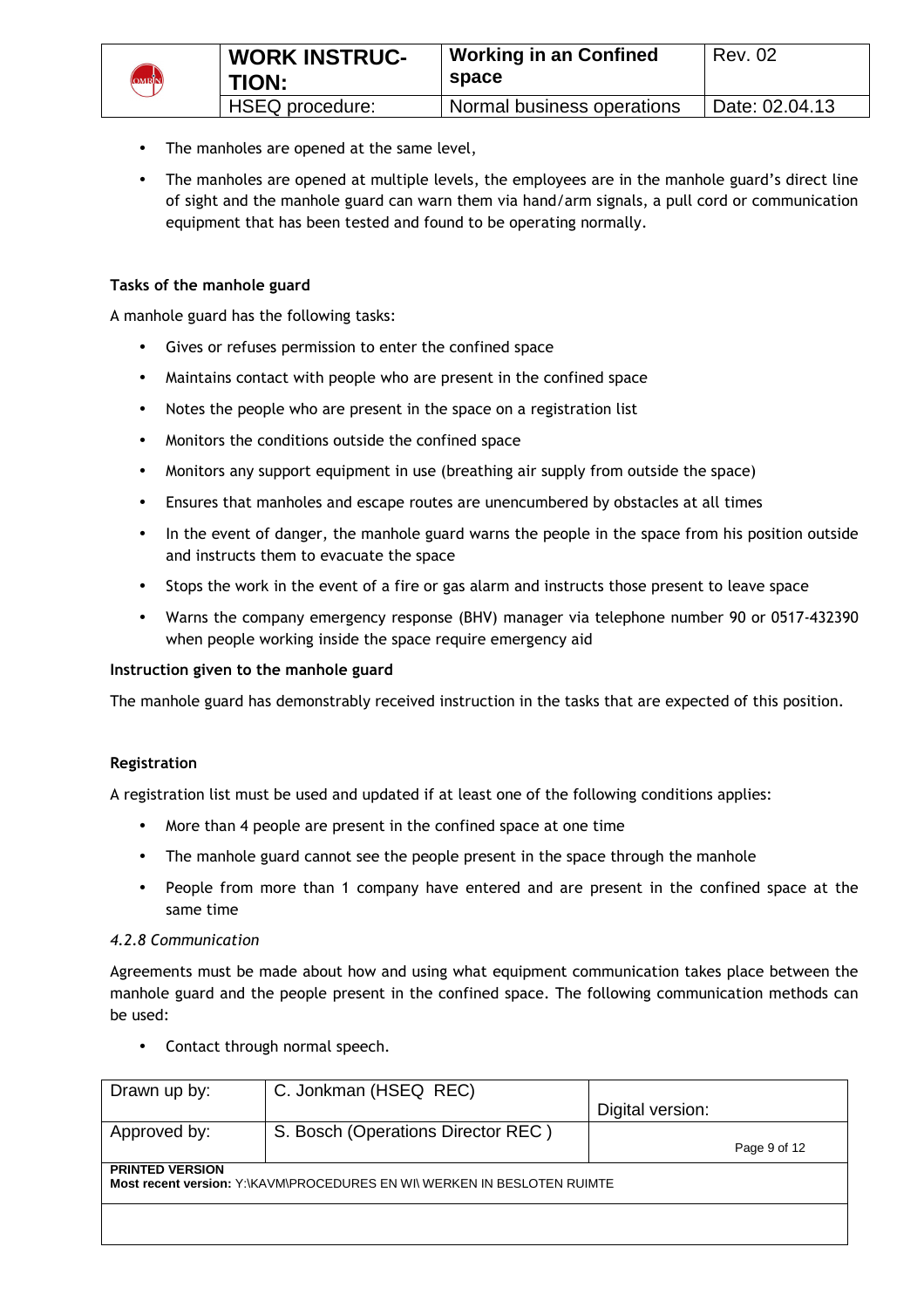

- Walkie-talkie
- Tapping signals on the wall
- An acoustic signal
- Communication equipment in the full-face mask or helmet
- Tugging signals via a rescue line

The choice of communication must make allowance for the noise level, the degree of soundproofing in the space, the possibility of interference affecting sound signal reception of the communication equipment (Faraday's cage) and the distance between the speakers in the case of voice signals.

#### *4.2.9 Attaching a line before entry*

When the manhole guard is unable to see the person who has entered the confined space, or entry to the space is gained via a ladder or safety cage, all those who enter the space must wear a full-body harness and attach a safety line beforehand. The end of this rescue line must be securely attached to a point outside the confined space. This line is intended for use as a means of communication and as a rescue line in the event of an emergency.

## *4.2.10 Wearing independent respirators*

If the space is entered by a persons wearing independent respirators, the manhole guard must be able to continuously monitor the persons wearing the respirators. If breathing air bottles are used, the manhole guard must monitor the time during which the breathing air bottles are used as well as the person wearing the respirator equipment. If the breathing air is fed to the person wearing the respirator by hoses, the manhole guard must monitor the breathing air supply and also ensure that contaminated air cannot be drawn in by the breathing air equipment (for example, that no exhaust gases are drawn in by the breathing air equipment).

#### **4.3 Work in confined spaces**

#### *4.3.1 Electricity and confined spaces*

A safe voltage must be used when working in an confined space that mainly features conductive walls, ceilings or floors and where freedom of movement is so limited that those present are continuously in contact with the conductive surfaces. The term safe voltage is understood to mean:

1. Mobile equipment fitted with an integral power supply (such as battery-powered or air-powered equipment) (this also applies to the lighting), or if this is not possible:

2. Equipment connected to a safe voltage (50 V AC or 120 V DC where the ripple does not exceed 5%) (this also applies to the lighting). If this is also not possible:

| Drawn up by:                                                                                       | C. Jonkman (HSEQ REC)              |                  |               |  |  |  |
|----------------------------------------------------------------------------------------------------|------------------------------------|------------------|---------------|--|--|--|
|                                                                                                    |                                    | Digital version: |               |  |  |  |
| Approved by:                                                                                       | S. Bosch (Operations Director REC) |                  |               |  |  |  |
|                                                                                                    |                                    |                  | Page 10 of 12 |  |  |  |
| <b>PRINTED VERSION</b><br>Most recent version: Y:\KAVM\PROCEDURES EN WI\ WERKEN IN BESLOTEN RUIMTE |                                    |                  |               |  |  |  |
|                                                                                                    |                                    |                  |               |  |  |  |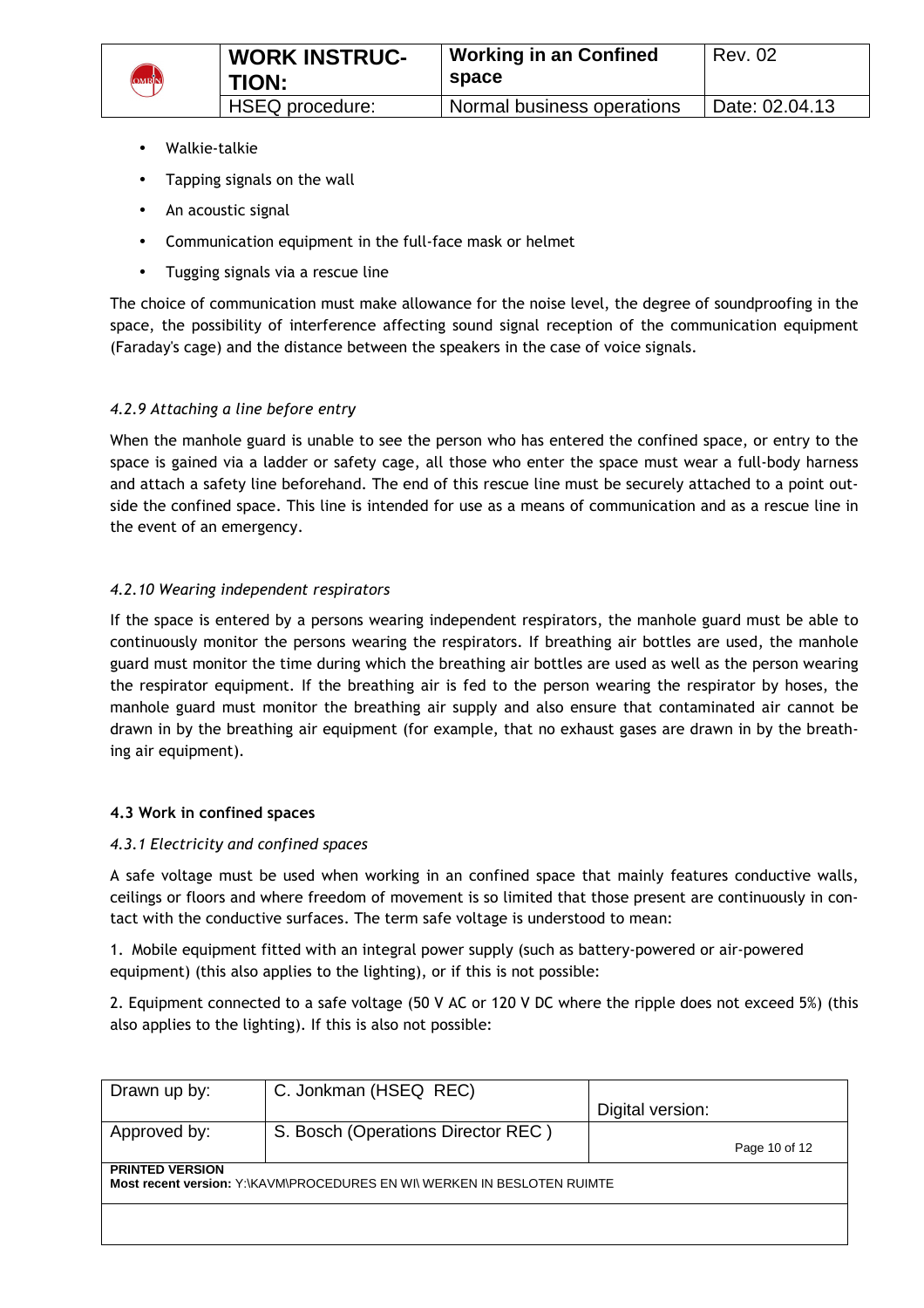|                   | <b>WORK INSTRUC-</b> | <b>Working in an Confined</b> | Rev. 02        |
|-------------------|----------------------|-------------------------------|----------------|
| <b>DMRIN</b><br>U | <b>TION:</b>         | space                         |                |
|                   | HSEQ procedure:      | Normal business operations    | Date: 02.04.13 |

3. Use of low voltage equipment (230 V AC), of double insulated design, subject to each item of the equipment being connected to a protective transformer in accordance with NEN 10742, after which no further distribution takes place. One single mobile appliance (class II, double insulated, or class I if the handles and controls are insulated) may be connected to the protective transformer.

# *4.3.2 Welding and/or using cutting torches*

When gas welding and using cutting torches, leakage from the gas and/or oxygen hoses may increase the hazard level.

In order to minimise the risks when gas welding and using cutting torches, the following safety precautions must be taken:

- Gas and oxygen bottles may never be placed in an confined space. This also applies to central gas and oxygen systems.
- A hose rupture safety must be used on each gas bottle that is in use.
- The operator must check gas and oxygen hoses for signs of ageing and leaks before use.
- Local extraction must be used when welding and when using cutting torches.
- If the work is interrupted, the supply valves on the gas and oxygen cylinders must be closed and the feed hoses removed from the space, or disconnected from the gas and oxygen cylinders.

When using electrical welding equipment in an confined space that has conductive walls, the welding equipment used must be equipped with a voltage reduction relay and the open arc voltage may not exceed 50 volts AC or 120 volts DC. Welding transformers may not be set up inside the confined space!

#### *4.3.3 Pressure-testing process pipes*

When pressure-testing process pipes in an confined space, no persons may be present in the space in question at the time when these pressure tests commence. Only after the system has been pressurised for half an hour may the space be entered in order to check for leaks.

#### **4.4 Closing an confined space**

Before an confined space may be closed again, the relevant manager must check that:

- Nobody is still present in the space;
- The repairs have been carried out correctly;
- No items such as tools, parts and materials have been left behind in the space.

| Drawn up by:                                                             | C. Jonkman (HSEQ REC)              |                  |               |  |  |  |
|--------------------------------------------------------------------------|------------------------------------|------------------|---------------|--|--|--|
|                                                                          |                                    | Digital version: |               |  |  |  |
| Approved by:                                                             | S. Bosch (Operations Director REC) |                  |               |  |  |  |
|                                                                          |                                    |                  | Page 11 of 12 |  |  |  |
| <b>PRINTED VERSION</b>                                                   |                                    |                  |               |  |  |  |
| Most recent version: Y:\KAVM\PROCEDURES EN WI\ WERKEN IN BESLOTEN RUIMTE |                                    |                  |               |  |  |  |
|                                                                          |                                    |                  |               |  |  |  |
|                                                                          |                                    |                  |               |  |  |  |